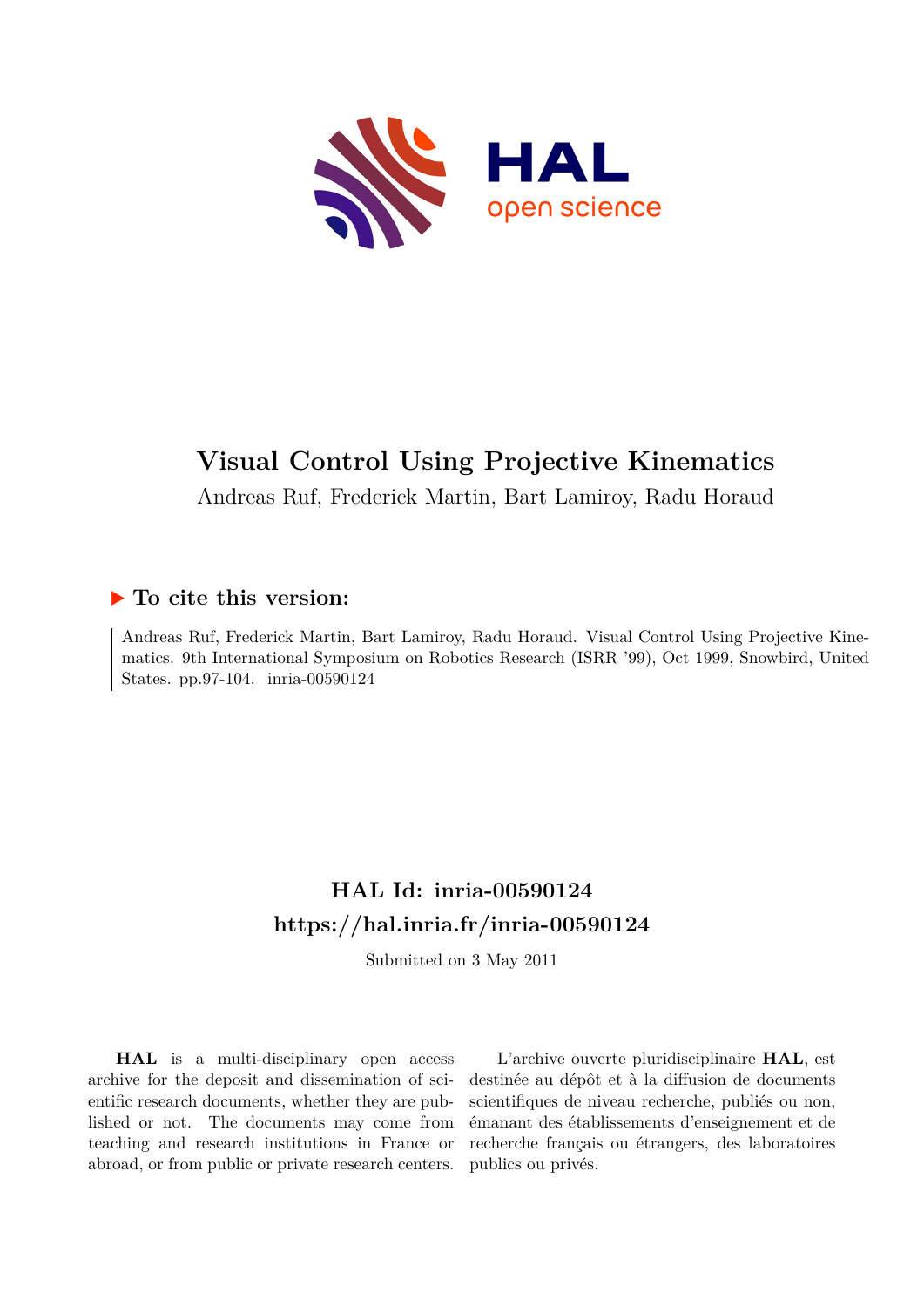# **Visual Servoing Using Projective Kinematics**

# **Andreas Ruf**<sup>1</sup>**, Fred´ erick Martin ´** <sup>2</sup>**, Bart Lamiroy**<sup>3</sup> **and Radu Horaud**<sup>4</sup>

INRIA Rhˆone-Alpes and GRAVIR-CNRS, 655, avenue de l'Europe, 38330 Montbonnot St. Martin, FRANCE, <sup>1</sup>Andreas.Ruf@inrialpes.fr, <sup>2</sup>Frederick.Martin@inrialpes.fr, <sup>3</sup>Bart.Lamiroy@inrialpes.fr, <sup>4</sup>Radu.Horaud@inrialpes.fr

#### **Abstract**

This paper presents a new approach to controlling a robot from video-feedback. In contrast to classical approaches, the entire system is modeled by means of projective geometry. For the robot's geometry in particular, we introduce a new formalism "*projective kinematics*". As a result, motions in joint- and image-space can be related without metric calibration, and a corresponding visual control law can be derived. We present experiments for projective robot calibration and visual servoing, both using uncalibrated cameras.

### **1. Introduction**

Visual servoing of robot manipulators is a key technique where the appearance of an object in the image plane is used to control the velocity of the end-effector, aiming to guide it to a desired position. The majority of visual servoing methods proposed so far use calibrated robots and calibrated cameras. Although it has been shown that the behavior of visual control loops does not degrade too much in the presence of coarse calibration, the latter remains a complex and time-consuming procedure, requiring special-purpose devices such as theodolites and calibration jigs.

In this paper we introduce a new representation of robot manipulators and of articulated mechanisms in general. Unlike previous approaches, a non-metric description of robot motion based on projective transformations is investigated. To control a robot using projective representations rather than Euclidean ones, both the robot's direct kinematic map and the Jacobian matrix must be defined non-metrically.

The elementary joint motions that can be performed by a robot manipulator are pure rotations and translations. They give rise to corresponding projective mappings which can be parameterized as special kinds of homographies, called *projective rotations* and *projective translations*. The Lie-group properties of these projective representations of elementary motions allow us to characterize the direct kinematic map and the Jacobian matrix of a manipulator, leading to projective equivalents to the classical metric ones. They replace

in a single expression both the classical robot Jacobian (joint to end-effector velocities), and the classical Jacobian of image-based visual servoing (3D to 2D pointvelocities).

Finally, we provide a practical method in order to estimate the projective kinematic model, to calculate the projective Jacobian, and we report on an experimental system for visual control using projective kinematics and a pair of uncalibrated cameras .

## **2. Metric and Projective Camera Spaces**

In this section, we recapitulate the properties of a stereo camera. We will view it as a triangulation device which can be operated either in metric or in projective mode, depending on the degree of calibration, and perform a respective reconstruction of the threedimensional workspace. A stereo rig being calibrated allows a metric camera space to be defined. It being uncalibrated allows only a projective camera space to be defined, in which Euclidean notions such as orthogonality, angle, and length, as well as affine notions such as parallelism, and length-ratio lack definition. But in both sorts of ambient spaces stereo projection can be expressed by a pair of projection matrices, mapping 3D world-points M or  $N = (x, y, z, 1)^T$  onto 2D image-points  $m = (u, v, 1)^T, m' = (u', v', 1)^T$ . In homogeneous<sup>1</sup> coordinates they are:

metric: 
$$
m \simeq [\mathbf{K}|\mathbf{o}] N
$$
,  $m' \simeq [\mathbf{K}'\mathbf{R}'|\mathbf{K}'t'] N$ , (1)

projective: 
$$
m \simeq PM
$$
,  $m' \simeq P'M$ , (2)

where  $\mathbf{K}, \mathbf{K}'$  and  $\mathbf{R}', \mathbf{t}'$  hold an intrinsic and an extrinsic calibration, respectively, and  $P$ ,  $P'$  hold an epipolar calibration, only.

Both cases, (1) and (2), describe a pair of projection rays, and solving for *M* or *N* amounts to triangulating

 $1 \approx$  denotes the homogeneous equality "up-to-scale".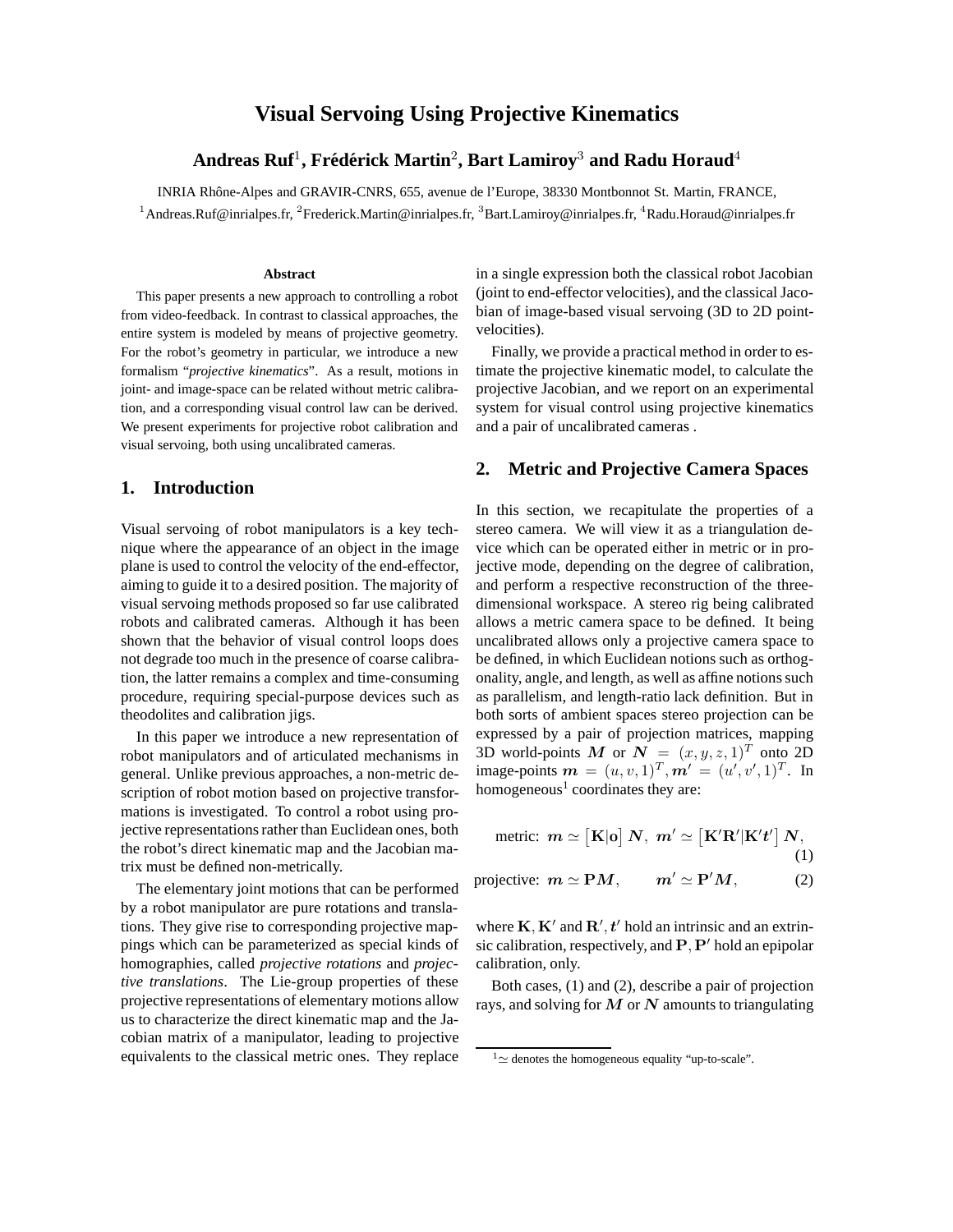in the respective ambient space:

projective: 
$$
\begin{bmatrix} \begin{bmatrix} 1 & 0 & -u \\ 0 & 1 & -v \\ 1 & 0 & -u' \\ 0 & 1 & -v' \end{bmatrix} \cdot \mathbf{P}' \end{bmatrix} \lambda \mathbf{M} = \mathbf{0} \quad (3)
$$

The so reconstructed points are related by a constant "upgrade" mapping from projective to Euclidean camera space, which encapsulates calibration of a rigid stereo rig [1]: a pair of rigidly linked cameras with fix intrinsic parameters, defining the special plane  $a<sup>T</sup>$  described later on,

$$
N \simeq \mathbf{H}_{PE} M, \quad \mathbf{H}_{PE} \simeq \begin{bmatrix} \mathbf{K}^{-1} & \mathbf{o} \\ \mathbf{a}^T & 1 \end{bmatrix} . \tag{4}
$$

Switching between ambient spaces also means switching between transformation groups, the consequences of which will be illustrated now. For robotics, coordinates and transformations being homogeneous allows displacements to be linearly represented by matrixes  $\mathbf{T} \in SE(3)$  at a price no higher than adding a fourth coefficient 1 and a fourth row  $(0, 0, 0, 1)$ . For computer vision, coordinates being homogeneous and projective allows perspective projection<sup>2</sup> – being actually non-linear –, projective reconstruction (3), or a general projective transformation ("homographies") to be linearly represented by matrix equations. The price is no higher than allowing a free scalar in all vectors and matrices, e.g. all  $\lambda M$  solve the reconstruction (3).

Consequently, a  $4 \times 4$  homography in projective space has 15 degrees-of-freedom (*dof*), thus requires **five points** to be completely defined, in contrast to three points required to define a displacement. Here, we only sketch a linear method to determine a homography given five 3D-points  $A_p$  and their coordinates  $B_p$  after a transformation, e.g. a motion or a change of perspective. For greater detail consult [2].

$$
\lambda_p A_p = \mathbf{H} B_p, \qquad p = 1, \dots, 5
$$
  
\n
$$
\mathbf{B} = [\mathbf{B}_1 \ \mathbf{B}_2 \ \mathbf{B}_3 \ \mathbf{B}_4], \ \mathbf{A} = [\mathbf{A}_1 \ \mathbf{A}_2 \ \mathbf{A}_3 \ \mathbf{A}_4],
$$
  
\n
$$
\mathbf{H}' = \mathbf{A}^{-1} \mathbf{B}, \qquad \mathbf{D} = \text{diag}(\lambda_1, \lambda_2, \lambda_3, \lambda_4)
$$
  
\n
$$
\mathbf{H} = \gamma \mathbf{D} \mathbf{H}', \qquad \mathbf{D} \mathbf{A}_5 = \mathbf{H} \mathbf{B}_5.
$$

In particular, the fix homographic relation  $H_{PE}$  between projective and metric camera space determines a *projective camera frame*, that can be imagined as five points in rigid linkage with the cameras. Therefore, rigid displacements  $T_{RT}$  in metric camera space act on projective camera space as a *projective displacements* **, a group of homographies conjugate to**  $SE(3)$ **.** 

They inherit its Lie group structure, and corresponding Lie-algebra representations  $\mathbf{H}_{RT}$  [3]

$$
\mathbf{H}_{RT} \simeq \mathbf{H}_{PE}^{-1} \mathbf{T}_{RT} \mathbf{H}_{PE}, \ \ \mathbf{H}_{RT} = exp(\hat{\mathbf{H}}_{RT}). \tag{5}
$$

Naturally, points  $(x, y, z, 0)^T$  in metric camera space lie on a plane  $(0, 0, 0, 1)$  called "at infinity". Finite displacements leave this topological property invariant, expressed by a fourth coefficient either 0 or 1. Switching to projective means that the infinity plane has the fix but unknown coordinates  $a^T$  in  $\mathbf{H}_{PE}$ , but still a finite projective displacement always maps the plane at infinity onto itself.

# **3. Projective Kinematics**

In this section, closed form expressions for the motion and kinematics of a robot manipulator are recapitulated, where the chosen formalism based on the exponential of  $4 \times 4$  matrices is chosen in order to introduce first metric analogs to the notions of projective kinematics introduced subsequently. In contrast to the popular Denavit-Hartenberg method, the joint-transforms are expressed relative to a single reference frame: here (metric) camera space. Therefore, switching the ambient space from metric to projective allows to elegantly and directly generalize to a projective formulation of robot kinematics. Its building-blocks are "projective rotations" which represent elementary revolutions of the joints.

For concreteness, consider a robot at the origin *zero q* = **o** of its joint-angle space  $q \in \mathbb{R}^6$ . Its joint axes, being located at points  $c_i$  and having unit directions  $\omega_i$ , determine twists  $\mathbf{T}_{R_i}$  [4] which act on camera space as a pure rotation  $\mathbf{T}_{Ri}(\theta_i)$  ([ ]<sub>×</sub> is 3 × 3 antisymmetric form).

$$
\hat{\mathbf{T}}_R = \begin{bmatrix} [\boldsymbol{\omega}_i]_{\times} & [\boldsymbol{\omega}_i]_{\times} \boldsymbol{c}_i \\ \mathbf{o}^T & 0 \end{bmatrix}, \quad \mathbf{T}_{Ri} = exp(\theta_i \hat{\mathbf{T}}_{Ri}). \tag{6}
$$

Therefore, given a general joint-space motion  $q \in \mathbb{R}^6$ , the revolutions of all joints can be concatenated to a product-of-exponentials (*poe*) [5], describing the endeffector's displacement

$$
\mathbf{T}(q) = \prod_{i=1}^{6} \exp(\theta_i \hat{\mathbf{T}}_{\text{Ri}})
$$
 (7)

Obviously, for the robot haveing moved to a configuration *Q* other than zero, the twists change say to  ${\bf \hat{T}}_{Ri} ({\bf Q})$ , reflecting the axis' new locations. Thus the formulation of the robot Jacobian in (8) describing the end-effector's velocity for the robot at *Q* and driving joint-velocity *q*˙:

$$
\hat{\mathbf{T}}(\dot{\boldsymbol{q}}) = \dot{\theta}_1 \hat{\mathbf{T}}_{R1}(\boldsymbol{Q}) + \cdots + \dot{\theta}_6 \hat{\mathbf{T}}_{R6}(\boldsymbol{Q}).
$$
 (8)

<sup>&</sup>lt;sup>2</sup>The image plane of a pinhole camera is commonly represented as a 2D projective plane  $\mathbb{P}^2$ , such that homogeneous coordinates  $(\lambda x, \lambda y, \lambda z)^T \simeq (x/z, y/z, 1)^T$  represent a point and implicitly its perspective projection.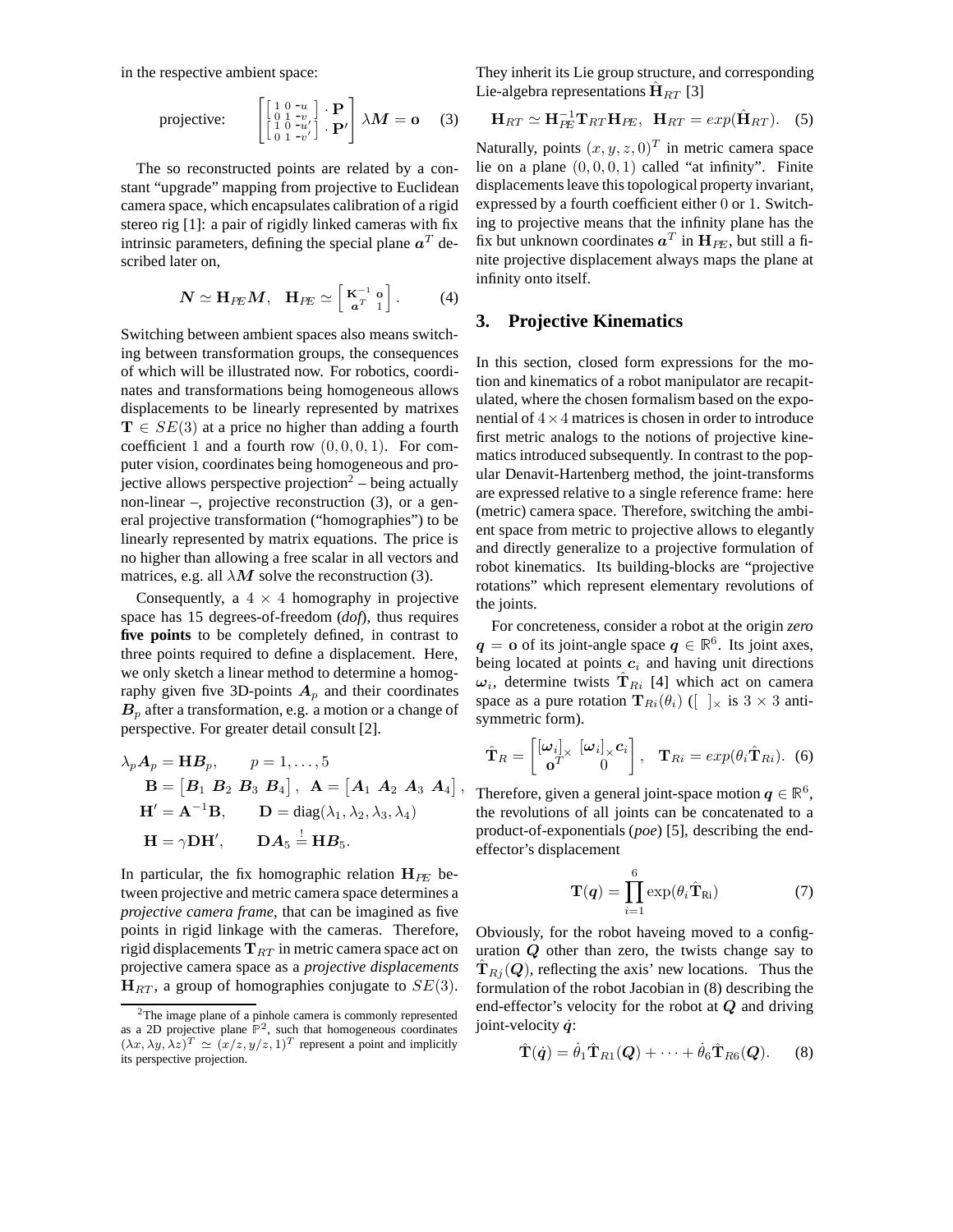Let's now consider what happens to the above formulae if we switch to projective camera space, where the interested reader is referred to [3] or [6] for greater detail. Formally, the projective robot motion writes simply as  $H(q) = H_{PE}^{-1}T(q)H_{PE}$  (5), (7). Moreover, the fact that all revolutions are represented in camera space permits also to conjugate the inner factors of the *poe* (7). So, a new formulation of forward kinematics is obtained which is purely projective in the sense that each exponential represents a joint revolution relative to projective camera space as only ambient space:

$$
\mathbf{H}(q) = \mathbf{H}_{PE}^{-1} \prod_{i=1}^{6} \exp(\theta_i \hat{\mathbf{T}}_{Ri}) \mathbf{H}_{PE}
$$
(9)

$$
= \prod_{i=1}^{6} \mathbf{H}_{PE}^{-1} \exp(\theta_i \hat{\mathbf{T}}_{Ri}) \mathbf{H}_{PE} = \prod_{i=1}^{6} \mathbf{H}_{Ri}(\theta_i) \quad (10)
$$

Having a closer look at the *projective rotations*  $\mathbf{H}_R(\theta)$ in (10), (see [3]) for greater detail, reveals that each of them gives rise to a one-parameter group of homographies, which is algebraically characterized by its *Jordan matrix* **J**<sup>R</sup> and respective *Jordan decomposition*

$$
\mathbf{H}_{R}(\theta) = \mathbf{H}_{PE}^{-1} \mathbf{T}_{J}^{-1} \begin{bmatrix} \cos \theta & -\sin \theta & 0 & 0 \\ \sin \theta & \cos \theta & 0 & 0 \\ 0 & 0 & 1 & 0 \\ 0 & 0 & 0 & 1 \end{bmatrix} \mathbf{T}_{J} \mathbf{H}_{PE}, (11)
$$

$$
\mathbf{H}_{J}^{-1} \mathbf{J}_{R}(\theta) \mathbf{H}_{J}, (12)
$$

where  $\exp(\theta \hat{\mathbf{T}}_R) = \mathbf{T}_J^{-1} \mathbf{J}_R \mathbf{T}_J$  (10). We can interpret this geometrically like: first  $H_{PE}$  changes from projective to metric camera space,  $T_J$  changes rigidly to a frame whose  $z$ -axis is on the joint axis, and finally  $J_R$  is the joint's action in this frame. However, an entirely projective representation (12) cannot separate the calibration  $H_{PE}$ , since camera and kinematic parameters are "scrambled" in  $H_J$ . All the same, the groups  $\mathbf{H}_R(\theta)$  being conjugate forms of  $\mathbf{J}_R(\theta)$ , a matrix representation of  $SO(2)$ , form a Lie group, having a Lie algebra (14) and an exponential form (13) with closed-form solution in "Rodrigues-form"3

$$
\mathbf{H}_R(\theta) = e^{\theta \hat{\mathbf{H}}_R} = \mathbf{I} + sin\theta \hat{\mathbf{H}}_R + (1 - cos\theta) \hat{\mathbf{H}}_R^2
$$
 (13)

$$
\hat{\mathbf{H}}_R = \mathbf{H}_J^{-1} \hat{\mathbf{J}}_R \mathbf{H}_J, \qquad \hat{\mathbf{J}}_R = \begin{bmatrix} 0 & -1 & 0 & 0 \\ 1 & 0 & 0 & 0 \\ 0 & 0 & 0 & 0 \\ 0 & 0 & 0 & 0 \end{bmatrix} \tag{14}
$$

Therefore, we propose these Lie algebras as a faithful and purely projective representations of revolute joints. Fortunately, their matrix representation can be recovered from a group element other than by an unstable Jordan decompositions:4

$$
\hat{\mathbf{H}}_R = \frac{1}{2\sin\theta} (\mathbf{H}_R - \mathbf{H}_R^{-1}), \cos\theta = \frac{1}{2} (\text{tr } \mathbf{H}_R - 2). \tag{15}
$$

<sup>3</sup>C.f. **I** +  $sin\theta[\mathbf{w}]_{\times} + (1 - cos\theta)[\mathbf{w}]_{\times}^{2}$  to go from  $so(3)$  to  $SO(3)$ . <sup>4</sup>C.f.  $\frac{1}{2 \sin \theta} (\mathbf{R} - \mathbf{R}^T)$  to go from  $SO(3)$  to  $so(3)$ .

In practice (13) is used to define and calculate the forward kinematic map and (15) is used to calculate the projective model of a joint from a single trial motion.

As in the metric case (8), an operator  $\mathbf{H}_{Ri}$  represents a joint in the spatial position it has at zero, but also encodes how this rotation acts on projective camera space. For the robot having moved to configuration *Q*, the projective model gives also the necessary update to the axis' new locations (C.f.  $T_{Ri}(Q)$ ):

$$
\hat{\mathbf{H}}_{Ri}(\boldsymbol{Q}) = \mathbb{H}_i(\boldsymbol{Q}) \hat{\mathbf{H}}_{Ri} \mathbb{H}_i^{-1}(\boldsymbol{Q}), \quad \text{where} \tag{16}
$$

$$
\mathbb{H}_i(Q) = \prod_{j=1}^i e^{Q_j \mathbf{H}_{Rj}}, \text{ and } \hat{\mathbf{H}}_{Ri}(\mathbf{o}) = \hat{\mathbf{H}}_{Ri}. \quad (17)
$$

In practice, this formalism is used in projective robotcalibration (section 5.1.) and in the computation of the Jacobian matrix (section 4.1.).

# **4. Visual Control**

In this section, we derive and explain the relationship between velocities of joint-space motion, projective motion, and image motion. We will formulate a control law in projective camera space that allows for directly servoing robot joint velocities using video-feedback from a rigid but uncalibrated stereo rig.

#### **4.1. Projective motor-image Jacobian**

The Jacobian matrix will be derived as a closed form expression, depending on the robot's current configuration  $q(t)$  and the current coordinates  $M(t)$  of the considered 3D point. Its model parameters are the projective operators  $H_{Ri}$  representing the joints. The projective kinematic model is update in (18) for the robot now at a general configuration *Q* using updated operators  $\hat{H}_{Ri}(Q)$  described in (16). Since currently  $Q = q(t)$ , all exponentials obviously evaluate to identity, such that the partial derivatives of  $H(q - Q)$  (18) with respect to  $\theta_i$  actually equal the updated operators:

$$
\mathbf{H}(\boldsymbol{q} - \boldsymbol{Q}) = \prod_{i=1}^{6} \exp\left( (\boldsymbol{q}_i - \boldsymbol{Q}_i) \hat{\mathbf{H}}_{Ri}(\boldsymbol{Q}) \right), \quad (18)
$$

$$
\frac{d\mathbf{H}(\boldsymbol{q}(t) - \boldsymbol{Q})}{dt} = \sum_{i=1}^{6} \frac{\partial \mathbf{H}(\boldsymbol{q}_i(t) - \boldsymbol{Q}_i)}{\partial \theta_i} \cdot \frac{\partial \theta_i}{\partial t},
$$
\n
$$
\hat{\mathbf{H}}(\dot{\boldsymbol{q}}) = \sum_{i=1}^{6} \dot{\theta}_i \cdot \hat{\mathbf{H}}_{Ri}(\boldsymbol{Q}), \text{ at } \boldsymbol{q}(t) = \boldsymbol{Q}.
$$
\n(19)

Equation (19) is to be read: for a general articulated motion at an instant  $t$ , a "velocity" of projective end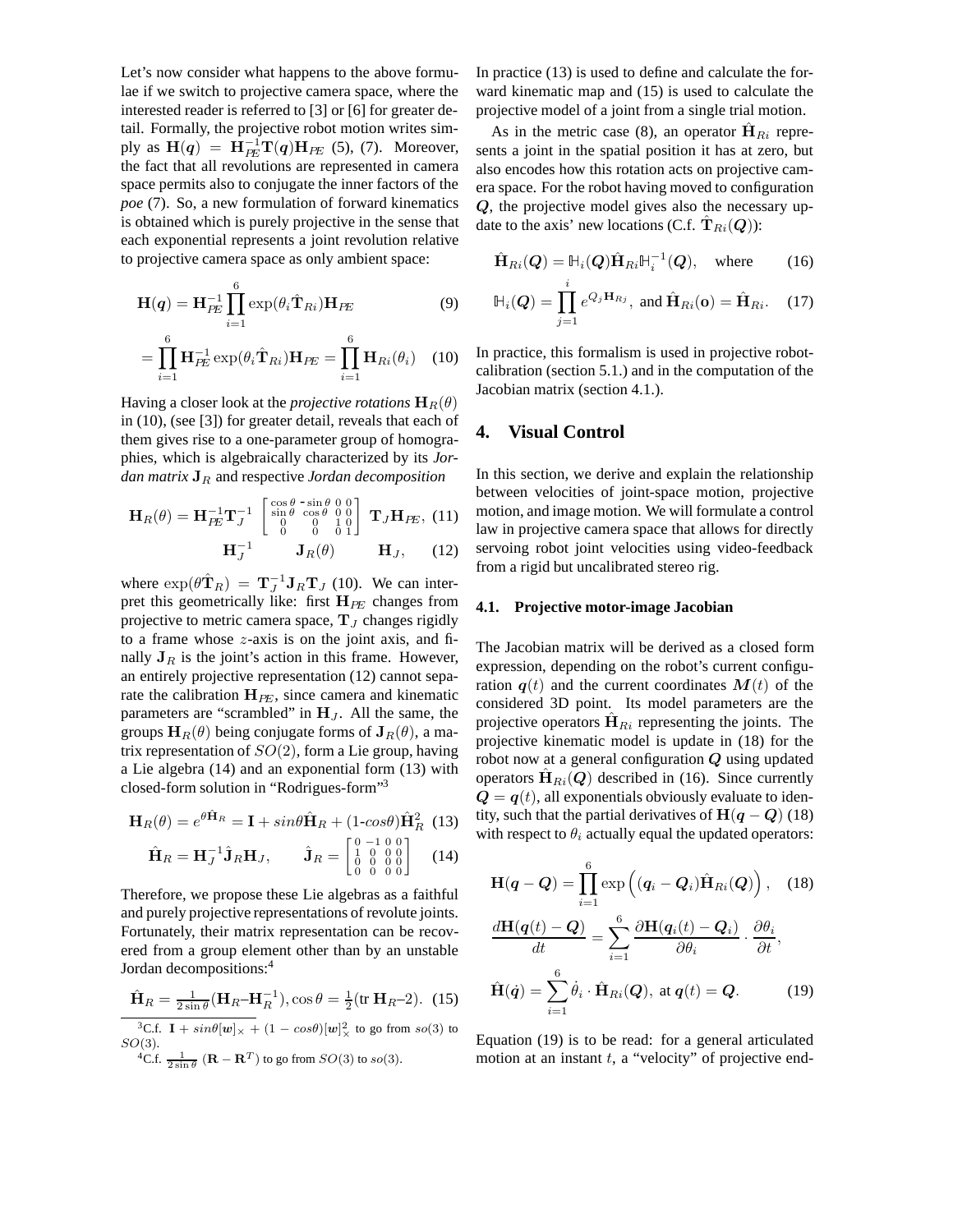effector motion is obtained as instantaneous linear superposition of velocity components caused by each of the joints.

Consider now a 3D-point *M* undergoing the trajectory  $\mathbf{H}(\mathbf{q}(t))$  M. A matrix form of M, its "velocity" in projective camera space, follows immediately, again an instantaneous linear superposition (21)

$$
\dot{M} = \frac{\mathbf{H}(q(t) - Q)M}{dt} = \frac{\partial \mathbf{H}(q - Q)M}{\partial q} \cdot \dot{q}, (20)
$$

$$
= \underbrace{\left[\hat{\mathbf{H}}_{R1}(Q)M, \dots, \hat{\mathbf{H}}_{R6}(Q)M\right]}_{\mathbf{J}_{H}^{4 \times 6}(M,Q)}
$$

The free scale  $\lambda$  in the projetive reconstruction of each point (3) allows the velocity of a point to be defined likewise up to this scalar, only [3]. This unpleasant ambiguity however vanishes as soon as its imageprojections  $s = G(P \lambda M)$  (22) and yhe respective image velocity  $\dot{s} = dG(\mathbf{P}\mathbf{M}(t))/dt$  are considered:

$$
\mathbf{s} = G(\mathbf{m}) = \begin{pmatrix} m_1/m_3 \\ m_2/m_3 \end{pmatrix}, \frac{\partial G(\mathbf{m})}{\partial \mathbf{m}} = \underbrace{\begin{bmatrix} \frac{1}{m_3} & 0 & -\frac{m_1}{m_3^2} \\ 0 & \frac{1}{m_3} & -\frac{m_2}{m_3^2} \end{bmatrix}}_{\mathbf{J}_G(\mathbf{m})}
$$
\n
$$
\dot{\mathbf{s}} = \underbrace{\frac{\partial G(\mathbf{P}M)}{\partial \mathbf{m}} \mathbf{P} \dot{M}}_{\mathbf{J}_P^{2 \times 4}(\mathbf{M})}, \qquad \dot{\mathbf{s}}' = \underbrace{\frac{\partial G(\mathbf{P}'M)}{\partial \mathbf{m}'} \mathbf{P}' \dot{M}}_{\mathbf{J}_P^{2 \times 4}(\mathbf{M})}
$$
\n(22)

Globally, the Jacobians of perspective projection  $J_P$ ,  $\mathbf{J}_{P'}$ , and that of articulated motion  $\mathbf{J}_H$  combine to the motor-image Jacobians,  $J(M, Q)$  and  $J'(M, Q)$ , which once again show an instantaneous linear superposition of the image-velocities caused by each of the joints:

$$
\dot{s} = \mathbf{J}_{G}(M)\mathbf{J}_{H}(Q, M) \cdot \dot{q} = \mathbf{J}(M, Q) \cdot \dot{q}, \quad (23)
$$

$$
=\sum_{i=1}^{6}\theta_{i}\cdot\left[\mathbf{J}_{G}(M)\hat{\mathbf{H}}_{Ri}(Q)M\right]_{2\times6}.\tag{24}
$$

It is most important to understand this *Jacobian as a sound analytic expression* in *Q*,*M*. It is sound for an arbitrary configuration *Q* of the robot and for an arbitrary point *M*, e.g. on the tool. Therefore, it allows for global visual seroving since it is valid over the entire configuration space and allows for arbitrary shapes of the tool to be recovered on-the-fly. In contrast to existing formulations of visual servoing, the Jacobian is neither an on-line estimated linear model [7], nor an apriori given approximation around the target [8], [9]. Above that, metric-representations, which would require a-priori calibration, were successfully eliminated in favor of projective camera space and projective kinematics.

#### **4.2. Control law**

Finally, we explicit a control law based on the projective kinematic formalism. It controls the jointvelocities of the robot arm in order to move the tool to a desired workspace position. The latter is implicitly specified by the image targets  $s^*$ ,  $s'^*$ , i.e. the image projections of tool markers pre-recorded at the goal. The feedback consists of the current left- and right images  $s$ ,  $s'$  of the markers, as they are extracted from the video stream. Along the lines of [8], a law with exponential convergence rate (Fig. 6) is obtained by applying joint velocities  $\dot{q}$  that impose the imagevelocities  $\dot{s}$ ,  $\dot{s}'$  to be proportional to the current error vectors  $s^* - s$ ,  $s'^* - s'$ , and so leveling it down to zero

$$
\dot{q} = -\begin{pmatrix} s_1 - s_1^* \\ s'_1 - s'_1^* \\ s_2 - s_2^* \\ s'_2 - s'_2^* \\ s_3 - s_3^* \\ s'_3 - s'_3^* \end{pmatrix} \begin{bmatrix} \mathbf{J}(M_1, Q) \\ \mathbf{J}'(M_1, Q) \\ \mathbf{J}(M_2, Q) \\ \mathbf{J}'(M_2, Q) \\ \mathbf{J}(M_3, Q) \\ \mathbf{J}'(M_3, Q) \end{bmatrix}^+ .
$$
 (25)

 $\pm$  +

The Jacobian matrix is of size  $4n \times 6$ , where *n* is the number of control points, but for the Jacobian matrix to be non-singular generally at least three points are required. Intuitively, a pair of image-velocities for a single point results through  $J_P$ ,  $J_{P'}$  in a 3D pointvelocity, thus further constrains the solution through  $J_H$  to a 3-*dof* linear form of joint-velocities. A second pair however, due to an additional rigid constraint, results just in a 2-*dof* pencil of 3D point-velocities, thus constrains the solution to a 1-*dof* linear form. The third pair, taking into account further two rigidity constraints, fixes the last *dof* of the solution. The used pseudo-inverse assures a best-fit to the desired "linear" image-velocities in the least-squares sense. A constant gain yields exponential convergence.

#### **5. Experiments**

A number of experiments including self-calibration of a robot (the robot moves its articulations, one by one, in front of an uncalibrated stereo rig) and a visual servoing experiment (the target position and robot trajectories are specified in the image planes) will illustrate the interest of the new paradigm outlined in this paper.

Throughout all the experiments, the input data consists of the image-points of four white markers on a black plate which is rigidly attached onto the endeffector. They are extracted from the raw images by first thresholding the intensity image and then localizing the centers of gravity with sub-pixel accuracy. Additionally, the robot's joint-configuration  $q(t)$  is read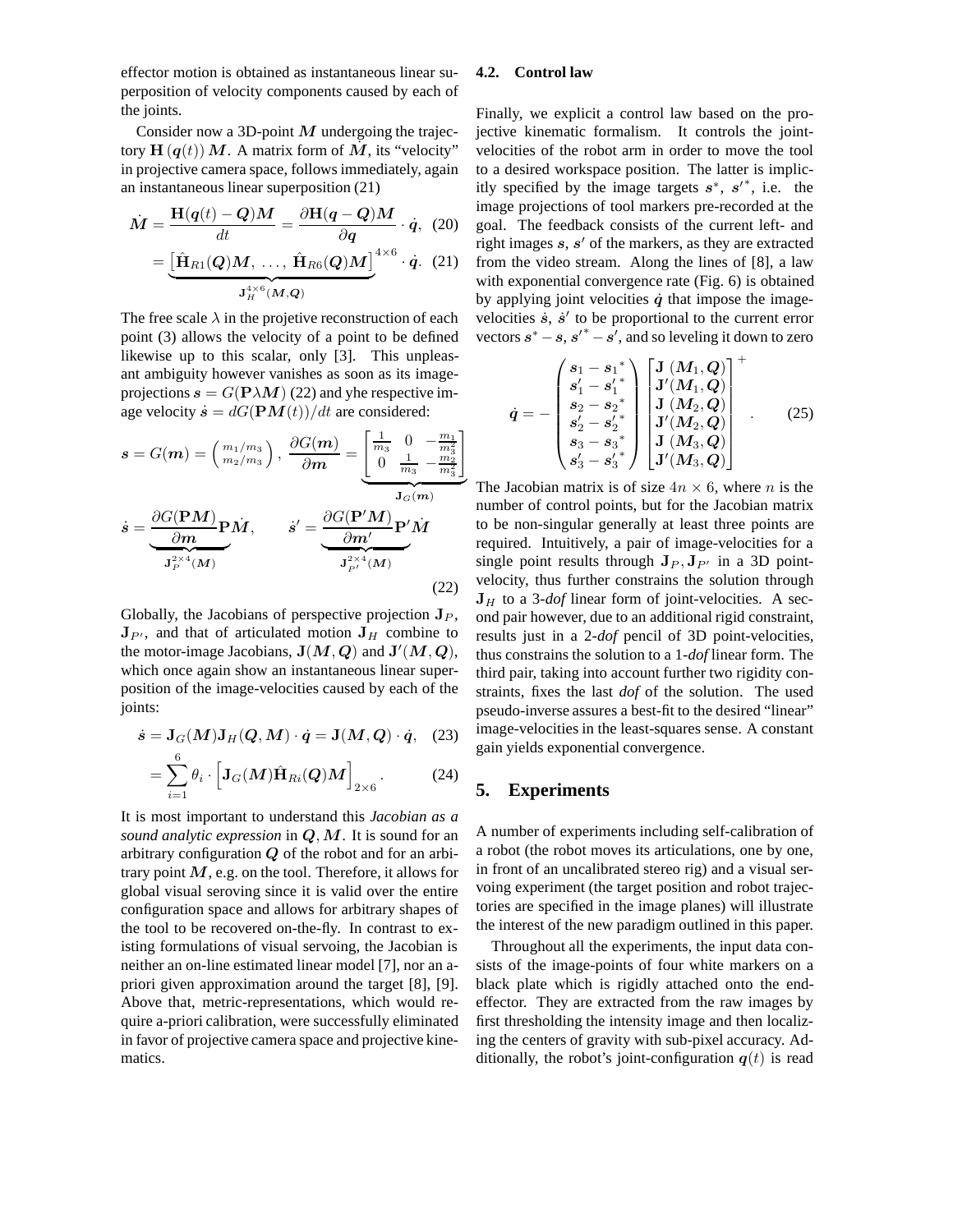$$
for\ all\ j\ \min_{\hat{\mathbf{H}}_{Rj}}\sum_{k}d\left(s^{jk},\mathbf{P}\exp((\theta^{jk}-\theta^{j1})\hat{\mathbf{H}}_{Rj})M^{j1}\right)+d\left(s^{'jk},\mathbf{P}'\exp((\theta^{jk}-\theta^{j1})\hat{\mathbf{H}}_{Rj})M^{j1}\right),\qquad(26)
$$

$$
\min_{all \ \hat{\mathbf{H}}_{Ri}} \sum_{j} \sum_{k} d\left(s^{jk}, \mathbf{P} \ \mathbf{H}_{RT}(\boldsymbol{q}^{jk}) \ M_Q\right) + d\left(s^{'jk}, \mathbf{P}' \ \mathbf{H}_{RT}(\boldsymbol{q}^{jk}) \ M_Q\right),\tag{27}
$$

$$
\min_{\substack{all \; four \; M_Q}} \sum_{j} \sum_{k} d\left(s^{jk}, \mathbf{P} \; \mathbf{H}_{RT}(q^{jk}) \; M_Q\right) + d\left(s^{'jk}, \mathbf{P}' \; \mathbf{H}_{RT}(q^{jk}) \; M_Q\right) \tag{28}
$$



Figure 1: Schema of the projective kinematics based visual control law.

at each time  $t$  a stereo images pair is taken. For the sake of simplicity, we use single letters to generically denote all four points: *M* for the reconstruction, *m*,  $m'$  for its theoretical, and *s*, *s'* for its actual imagemeasurements in pixel coordinates.

#### **5.1. Recovering Projective Kinematics**

The basic principle is to define an objective function which takes model parameters and physical measurements, while at the same time giving a physically meaningful error measure. Minimizing this objective then determines a best fit of model parameters. Projective quantities, such as reconstructions *M*, allow apriori only an "algebraic" error to be defined, which lacks a physical or statistical meaning. In our case, the measurements are the robot joint angles, and the measured pixel-coordinates of the markers' images. The angles are considered accurate, whereas the image measurements are assumed to be disturbed by random Gaussian noise. Therefore, the main objective to be minimized is the Euclidean pixel distance  $d(s, m)$  between the actually measured image points  $\mathbf{s} = (s_u, s_v)$ 



Figure 2: The image data of the six trial-motions.

and the projective image points *m*, which are a function of the model parameters. For the sake of simplicity, we use  $d$  to denote the total error over the four image measurements.

$$
d(\mathbf{s}, \mathbf{m}) = \left( \left( s_u - \frac{m_1}{m_3} \right)^2 + \left( s_v - \frac{m_2}{m_3} \right)^2 \right)^{1/2} . \tag{29}
$$

For concreteness, consider the  $j = 1...6$  joints and a trial motion (Fig. 2) of each joint  $j$  from configuration  $q^{j1}$  to configurations  $q^{jk}$ , where all but the  $j<sup>th</sup>$  joint remain locked, which itself moves from angle  $\theta^{j1}$  to angles  $\theta^{jk}$ . The positions  $q^{j1}$  are chosen in order to obtain nice circular trajectories in the image. Analogously, the reconstructed markers in the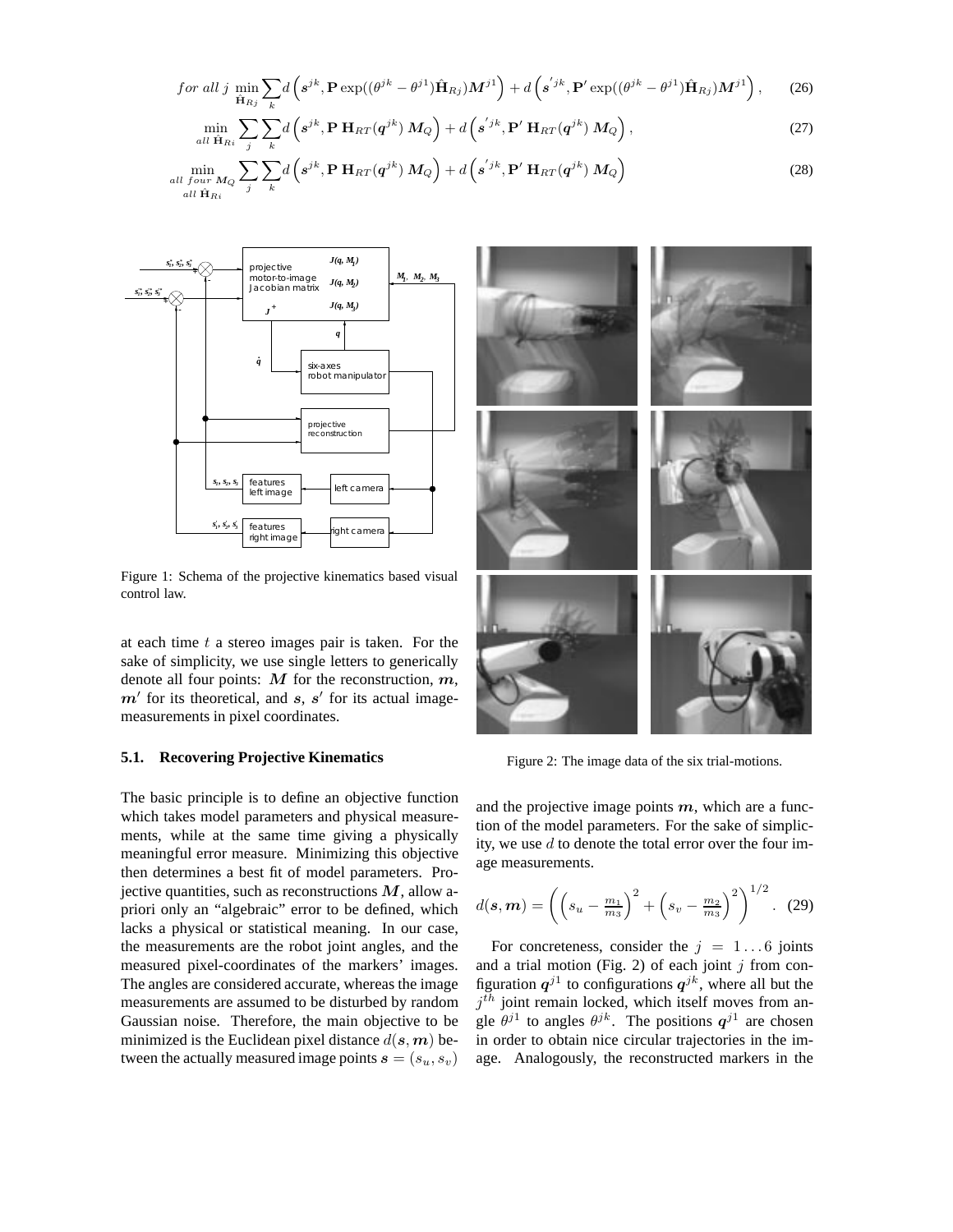Table 1: Results of projective robot calibration. Note, that angles and link length result from upgrading to a metric model, subject to stability matters.

|                            | fix                                                            | free                       |
|----------------------------|----------------------------------------------------------------|----------------------------|
| residual                   | 3D-points                                                      | 3D-points                  |
| image-error                | image-err [px]                                                 | image-err [px]             |
| axis 1                     | 0.55                                                           | 0.13                       |
| axis 2                     | 0.14                                                           | 0.10                       |
| axis 3                     | 0.15                                                           | 0.09                       |
| axis 4                     | 0.16                                                           | 0.12                       |
| axis 5                     | 0.16                                                           | 0.10                       |
| $\overline{axis}$ 6        | 0.24                                                           | 0.16                       |
| axis angles                | $\left[ \begin{matrix} 0 \\ 1 \end{matrix} \right]$<br>Factory | Lab $\lbrack$ <sup>o</sup> |
| axis 1, 2                  | 90                                                             | 89.72                      |
| axis 2, 3                  | $\boldsymbol{0}$                                               | 0.28                       |
| axis 3, 4                  | 90                                                             | 89.71                      |
| axis 4, 5                  | 90                                                             | 90.002                     |
| axis 5, 6                  | 90                                                             | 90.10                      |
| link lengths               | Factory [mm]                                                   | Lab $[mm]$                 |
| $\overline{\text{link}}$ 1 | $\overline{0}$                                                 | 0.5522                     |
| link 2 (scale)             | 400                                                            | 400                        |
| link <sub>3</sub>          | 800                                                            | 800.5457                   |
| link <sub>4</sub>          | 0                                                              | 0.0633                     |
| link 5                     | 0                                                              | 0.0347                     |
| link axis 4, 6             | 0.3                                                            | 0.1895                     |

first position are indexed as  $M^{j1}$ , their subsequent 3Dpositions as  $M^{jk}$ , and their projective images as  $m^{jk}$ and  $m^{ijk}$  (2). Hence, given  $M^{j1}$ , all the subsequent positions are fully determined by equations (18) and (2), while the operators  $\hat{\mathbf{H}}_{Rj} = \hat{\mathbf{H}}_{Ri}(\boldsymbol{q}^{j1})$  are the unknown model parameters. Having also indexed the image measurements as  $s^{jk}$  and  $s^{'jk}$ , the above characterized objective function is obtained in (26). An initial guess is found by applying (15) to a single rotation. Still, the implementation of this minimization is non-trivial, since the 16 coefficients of  $\mathbf{H}_{Rj}$  have only 10 degrees of freedom, due to algebraic constrains and free "gauge parameters". In [10] we devise a minimal parameterization, together with explicit solutions of the arising constraints. Note that in the experiments, the numerical implementations of equations (26)-(28) are over sets of 10 parameters which expand to a  $4 \times 4$ operator.

We devise a three-step estimation process, im the first of which the joints  $\mathbf{H}_{Rj}$  were treated separately, and the markers  $M_{j1}$  were a-priori reconstructed, separately for each joint. In the second step, the so far independent operators are gathered to an explicit and complete projective kinematic model, expressed in terms of operators at zero  $\mathbf{\hat{H}}_{Ri} = \mathbf{\hat{H}}_{Ri}(\mathbf{o})$ . An initial

guess can be obtained from the results of the first step using the formalism in (16). In addition, the multiply reconstructed markers are replaced by a single a-priori reconstruction, e.g.  $M_Q = M_{i1}$ . Thus, step two reflects that the joints are part of one and the same articulated chain and that the four markers are rigidly linked with its end. As a results, we get a first estimate for the total of 60 parameters in the projective kinematic model after minimizing equation (27).

In an additional third step, also the 3D-coordinates of points  $M_Q$  are allowed to vary and are refined aposteriori together with the kinematic parameters (28). This removes the bias resulting from a-priori privileging points  $M_Q$  as done in (27) and (26), and effectively improved precision (Table 1). In order to evalute the metric dimensions "hidden" by the projective model, we have also quoted in Table 1 the results of a recent experiment on self-calibration of a Stäubli RX90 robot having a PUMA-alike geometry [11]. There, the camera parameters and kinematic parameters are separated such that the robot's Denavit-Hartenberg parameters can be recovered up-to-scale. Conclusively, a projective calibration of the robot has been fit that agrees with the measurements down to their absolute precision, i.e. subpixel-accuracy of the markers. A metric self-calibration, known for its inherent unstability, shows good agreement with factory-given Denavit-Hartenberg parameters.











robot in start-position. reprojected target image.

Figure 3: Overview of system for stereo visual servoing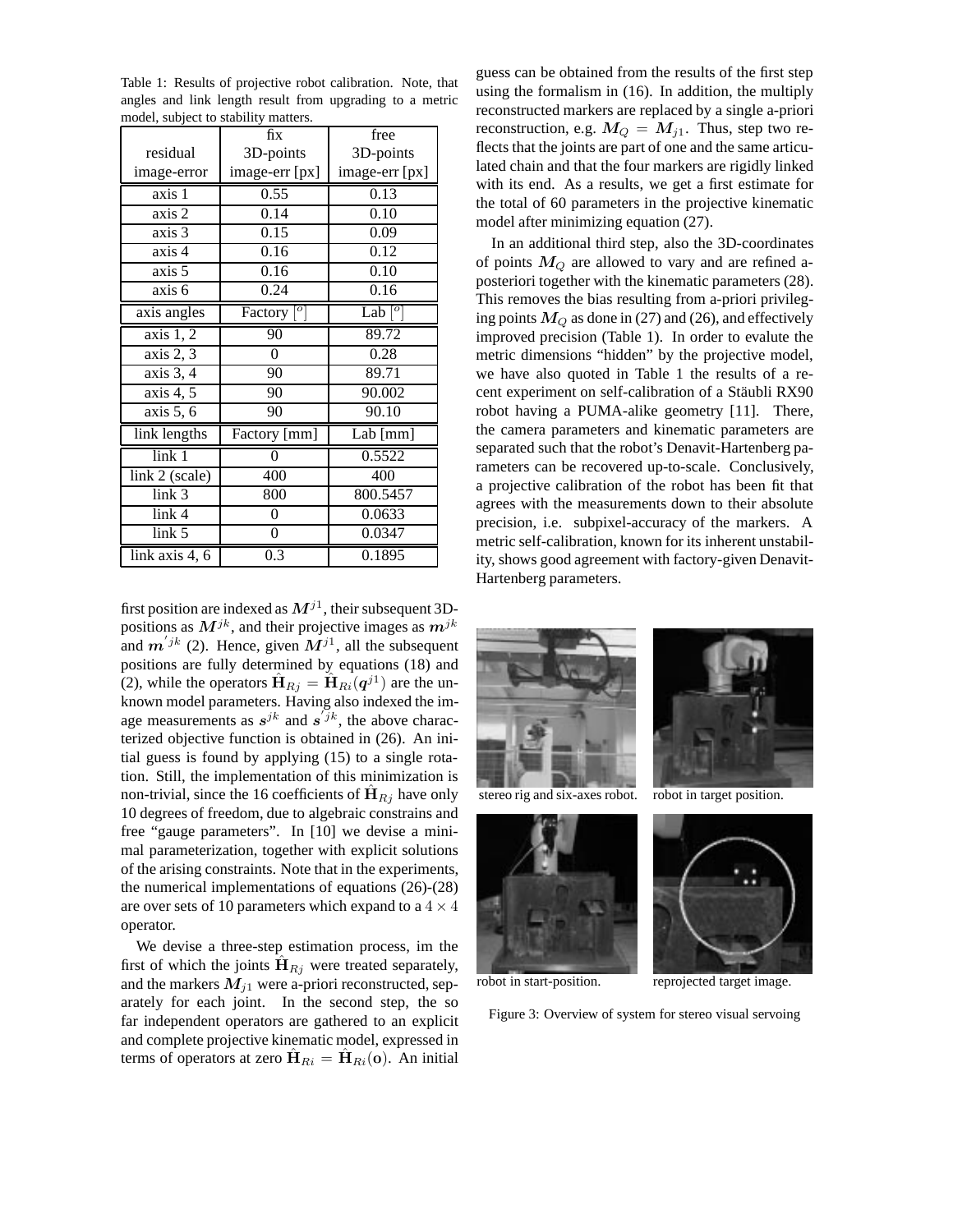

Figure 4: Image trajectories of marker points.

#### **5.2. Visual Control using Projective Kinematics**

We present results obtained with the visual servoing system under development in the VIGOR-project (ES-PRIT LTR 26247). The general setup constists of an independent stereo camera controlling a six-axes Stäubli robot RX90. The task under consideration is a 6-*dof* alignment of tool and workpiece, in our case of a welding torch or a gripper and a metal ship-part (Fig. 3). The alignment is once recorded or just calculated from CAD-data, and reprojected onto the images of the work-piece taken at task-time [12]. Also at tasktime, the projective kinematics relating the robot to the stereo system is established (section 5.1.). Then running the visual servoing loop of section 4.2. performs the alignment. Thanks to the precise model estimate, equations (2) and (18) allow to predict the marker positions from joint-angle measurements so that the burden of feature extraction and tracking is greatly reduced, resulting in increased robustness and tracking range. Figure 3 gives an idea of the complexity of displacements that can be reached. Nevertheless, the resulting joint-space trajectories are still very smooth (Fig. 5), and image-trajectories are close to the expected linear behaviour, as far as rigidity permits (Fig. 4). Additionally, the gain can be largely varied (Fig. 6) without stability of control or robustness of tracking being really affected, allowing even for an adaptive gain with steep close-to-linear convergence.

# **6. Discussion**

We have shown how to projectively represent a kinematic model and how to recover it from image measurements only. Neither a-priori knowledge, nor metric information is required. This representation of robot kinematics is predestinated for visual control of a robot in order to perform basic reaching, grasping, or manipulation tasks. In comparison to previous work, our new approach has a number of advantages. Visual servoing can be along trajectories covering the whole



Figure 5: Joint-space trajectories.



Figure 6: Exponential convergence at different gains.

visible configuration space. The sound relationship between joint and image-space prepares the ground for more intelligent control laws that incorporate jointspace reasoning. So, avoidance of joint-limits, singularities, or "workspace limits" (collisions, occlusions projected onto joint-space) become feasible, in addition to optimal control techniques, such as shortestpath, shortest-time, etc. Last but not least, this formalism opens perspectives for the design of "visual mechanisms", meaning that a camera is assuring by means of a visual control loop that a visual kinematic constraint is respected. For instance the control of a robot arm reaching through a hole, manipulating without occluding the tele-operators' view, or co-operating with a mobile observer robot.

#### **Acknowledgements**

The authors are very grateful towards the European Commission for financial support through the Marie-Curie fellowship FMBICT972281, and the Esprit LTR project VIGOR 26247.